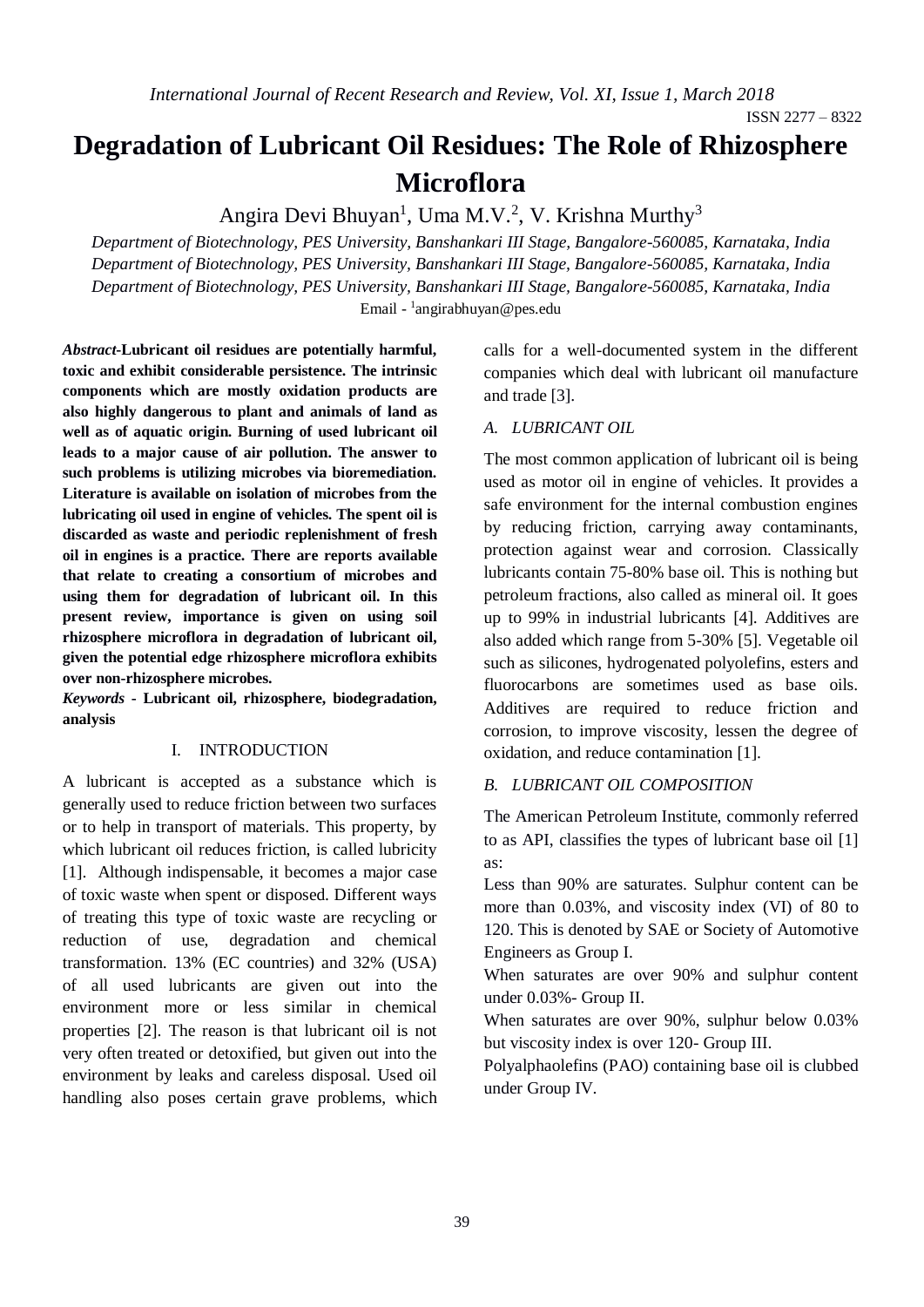Base oil may be seen to contain polyalkylene glycol, naphthenics or esters. This comprises Group V.

Based on the composition, lubricant oil can also be classified as paraffinic, naphthenic and aromatic [1]. Lubricant oil is made from either petroleum based or non-petroleum based sources and mainly, base oils are made of hydrocarbons or polyalphaolefins. One type of base oil is used commonly, but more than one type can also be used for better performance of the engine [6, 7]. It is seen that high performance base oils have esters up to 20% by weight, the reason being their ability to provide excellent lubricity [8].

## *C. ADDITIVES*

In addition to base oil, certain chemical compounds are required to enhance the performance of engines. These are called as additives. The manufacturer can opt for the same formulation for base oil and can choose different additives based on the required applications. Some of the important classes of additives are detergents, antioxidants, corrosion and rust inhibitors, friction reducers, and agent for viscosity index and stickiness improvement [5]. Using the test system " $O_2/CO_2$  Headspace Test with Gas Chromatography and Thermal Conductivity Detector (GC-TCD)" effect of additives on lubricant oil biodegradation can be checked. The principle lies in the measurement of carbon dioxide and water obtained by final aerobic mineralization of substances [9]. It is seen that biodegradability is not highly influenced by the presence of additives. However, toxicity is affected only by additives [9].

## *D. CONSUMPTION OF LUBRICANT OIL*

According to 2005 statistics, India uses a total of 3876000 tons of lubricant oil for non-energy purposes. In 2009, India was at 29,80,000 bbl/day per 1000 people [10,11]. In 2010, USA consumed the maximum amount of lubricant oil [11]. China and India rank second and third respectively. India holds responsible for 5.3% of the total global demand owing to increased number of vehicles and exploding population [12].

## II. ENVIRONMENTAL IMPLICATIONS OF LUBRICANT OIL

Lubricants are indispensable in industries and vehicles, but the usage comes with potential harm to the environment. Discharge into water bodies or drainage systems or simple waste on to barren soil are commonly seen. A slightly more on the rarer face are accidental spillage, pipeline leakages, man-made or natural disasters [13]. Though effects of such disposal may appear not of immediate concern, in the long run it contributes to the deterioration of environment on the whole. Around 600000 tonnes of total lubricants is given out into the environment carelessly, every year, in the European Union alone [14]. The safest way to treat any environmental hazard is to seek solutions in the environment itself. While exploring the different ways to bioremediate any toxic waste or pollutant, it is seen that soil microflora provides a variety of microbial species with powerful degrading capacity. In particular, the microbes that inhabit the rhizosphere region exhibit metal and oil degrading abilities. Using such microbes a safe way to manage lubricant oil pollution can be found. Environmental hazards are an offshoot of technology, but due to advances in the same field it is possible to evaluate effects and risks before introducing any compound into the environment [4]; this can be applied to lubricants too [2,15].

# *A. THE RHIZOSPHERE*

Rhizosphere, a term introduced by German scientist Hiltner in 1904, is the zone of soil bordering the root system of plants. The zone is around 1mm wide but cannot be distinctly distinguished. It is the area which exhibits immense biological and chemical activity. The region surrounding the roots can be distinguished into many microhabitats [13]. The root exudates and the microbes feeding on the exudates are responsible for such diverse biochemical and metabolic activities. The microbes too provide nutrients to the plant in a mutual manner. These interactions of plants and microbes make the rhizosphere the most vibrant environment in the soil with higher capacity to degrade different toxic compounds [3]. One such interaction is provided by strigolactones, which are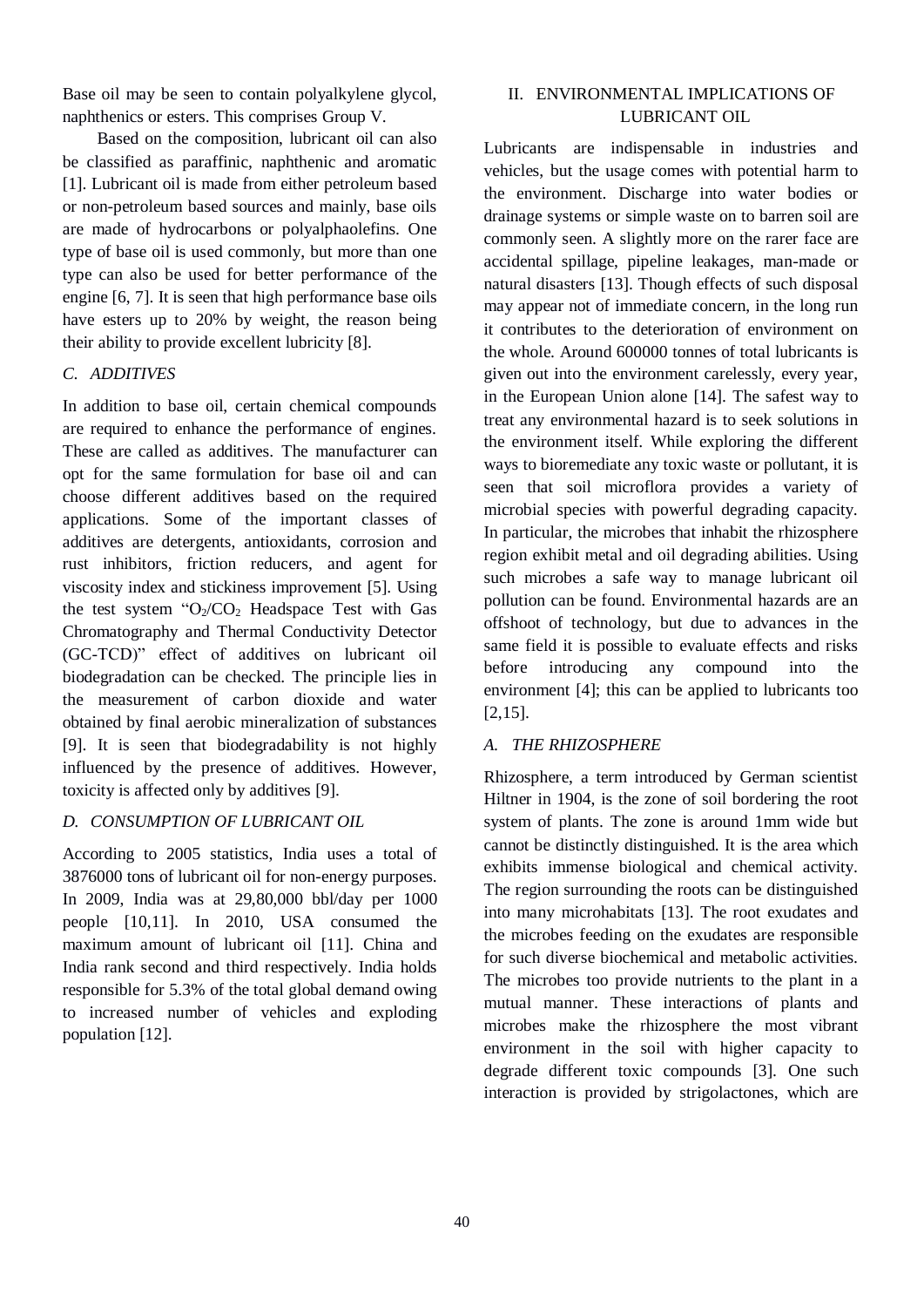plant hormones that help in association between plant and fungi. Bacteria which are capable of fixing nitrogen demonstrate diurnal cycles and are seen to be present in rhizosphere of rice. These mimic plant behavior, supplying direct proportion of nitrogen to its demand [16].

# *B. THE RHIZOSPHERE EFFECT*

The overall impact of plant root system on the microbes in soil represents the term "rhizosphere effect". Distinguishing factors of rhizosphere from bulk soil are biophysicochemical processes occuring due to uptake of water and nutrient [17, 18]. Most abundantly seen microbes are bacteria and fungi [19]. The bacterial fraction can be in a range of  $10^9$ - $10^{10}$ cells  $g^{-1}$  of soil or within a variation of  $10^6$  cells mm<sup>-3</sup> in the rhizosphere biofilm [16]. Different exudates liberated by plants also vary depending on associated microbes and soil type, moisture content in soil, pH, temperature, along with age of plant. One of the contributing aspects to higher breakdown of organic compounds is enzymes such as oxidoreductases, hydrolases, lyases and transferases secreted by both plant and microbes. The intensity of microbial activity depends on the exudates released by them and the distance of migration [16]. Naturally, rhizosphere microflora has been studied and enumerated exhaustively by culturing, microscopic and biochemical characterization [20]. Most commonly seen microbes are:

Bacteria**:** Greater rhizosphere effect is seen with bacteria than fungi. Predominant are Gram negative, rod-shaped, non-sporulating bacteria like *Pseudomonas* and *Agrobacterium*. Most common genera present are *Athrobacter, Alcaligenes, Azotobacter, Mycobacterium, Flavobacter, Cellulomonas, Micrococcus* etc. Aerobic bacteria are not present abundantly due to lower levels of oxygen.

Fungi: The differences seen in fungal growth in field and in culture media is due to the presence of spores giving inconsistent results in culture media, thus misleading results. *Fusarium, Penicillium, Aspergillus*  and *Verticillium* show stimulated growth in rhizosphere soil.Lower fungi such as *Phytopthora, Pythium, Aphanomyces* are strongly associated to plants.

Actinomyces, Protozoa and Algae:Rhizosphere effect on Actinomyces has not been elaborately defined as it is found that Actinomyces are influenced to a much lesser degree. *Nocardia, Streptomyces* play a significant role. Protozoa, flagellates govern and ciliates are atypical.

# III. ANALYSIS OF DEGRADATION OF OIL

The foremost necessity in analysis of biodegradability is to choose the right technique for analysis of the same. Further studies can be carried only on the basis of the results obtained by the technique applied. The choice depends on sample used and also the conditions under which biodegradability is being studied. A potential problem which rises is poor water solubility of lubricant oil. To minimize the effect of hydrophobic properties of oil, model systems of water-soluble substances can be developed. Aqueous systems can also be used, which are dispersions of poorly water-soluble substances [4, 21]. These solutions must be homogenized to lower hydrophobic effect of oil [4]. Most important methods in practice are Fourier Transform Infrared Spectroscopy [22], High-Pressure Differential Scanning Calorimetry [23] and Bulk Oil Oxidation Stability Test (18). Commonly used but laborious processes are checking the Total Acid and Total Base, which are referred to as TAN (Total Acid Number) and TBN (Total Base Number). Insoluble Content can also be measured, designated as IC. International Organization for Standardization (14593 test), combined with Economic Co-operation and Development (OECD test 310), is a useful tool which can be applied under practical circumstances for research and ecological testing [4]. Lubricant oil with branched structure of acid residue in base oil shows 90% biodegradability as revealed by OECD 310 (ISO 14593) test [4]. Properties such as oxidation duration (OD), TAN and IC determine the rate of oil degradation and can be determined by Dielectric Spectroscopy [24], coupled to Partial Least Square (PLS) multivariate calibration. Advantage is that the results obtained are not only precise but also quantitative. Temperature, too, plays an important role and it was seen that higher temperature (100ºC) was more enhancing. Electrochemical Impedance Spectroscopy (EIS) and Non-Linear Electrochemical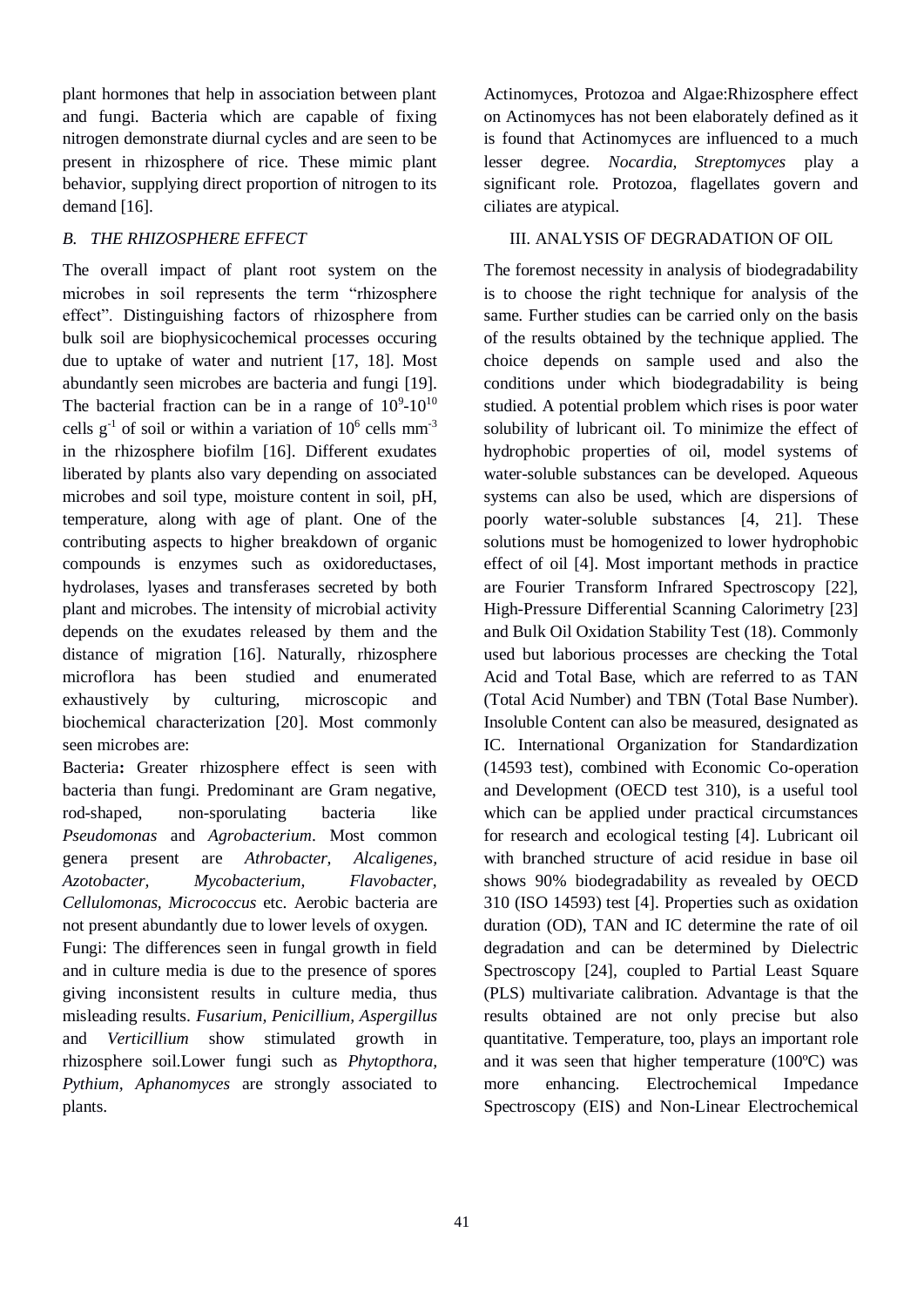Impedance Spectroscopy (NLEIS) connect electrochemical properties and lubricants [25]. This is done by relating electrochemical properties to significant physical and chemical traits of oil. Using Dielectric Spectroscopy to study OD, TAN and IC [24] three virgin oils were used as three sets. The brands used were KunLun (China), Shell and Dalian Petroleum (China). The oxidation temperature for each was 150°C. Analysis of these three properties was done using the three different oils. The values were recorded according to sampling time. It was seen that OD increases with time, starting from 0 at the first minute to 8945 at the  $11<sup>th</sup>$  reading. Similarly, TAN also increases, dropping once at the  $5<sup>th</sup>$  reading. IC was shown to have a random data generated, with highest recorded at 5.60 mg/g. This was for set one, that is, for the first type of oil. For set two, OD was again seen to gradually increase with sampling time. But both TAN and IC showed variable results. TAN initially decreased and then it increased at  $9<sup>th</sup>$  reading. IC too, showed a major increase after  $9<sup>th</sup>$  reading. Similar results were obtained for set three.

To check the biodegradability of different types of oil, a respirometry method developed by Bartha and Pramer can be chosen [20]. It is a device used to measure the  $CO<sub>2</sub>$  formation during degradation of oil and kinetics can be developed by employing mathematical models. Results show that used engine oil is easily biodegradable than fresh oil, since their structures have already been compromised with due to high temperature inside the engine. Higher rates of  $CO<sub>2</sub>$  formation is observed in used oil and automotive oil rather than vegetable oils [20]. Broadly, degraded oils have higher amounts of acid along with metals such as Fe, Cr, Cd and Pb [26].

Another technique to be considered is NMR Relaxometry. A blending of techniques such as  $^{13}C$ NMR with <sup>1</sup>H NMR spectroscopy has been used to determine methylene, ethylene and quaternary carbon components [27, 28, 29], using Larmor frequency, which is the angular frequency for an external field axis. Dispersion studies were done to find possible correlation between various processes which arise during degradation and consequent effects at the molecular level [5]. It depends on the ageing effects in

lubricant oil, observed in proton  $T_I^{-1}$  dispersion, significant effects seen at low Larmor frequencies. It was concluded that for samples which have undergone degradation, relaxation becomes more coherent, which means higher  $T<sup>1</sup>$ . Also, the contrast between spent and fresh samples becomes more discernible at low frequencies. This suggests that there is an intense relation between degradation and molecular dynamics modifications. But of course, the degradation mechanism cannot be predicted by such experiments. The differences are also dependent on the oil formulation. It is applicable to say that NMR provides us with a 'fingerprint' of a fresh formulation.

A sensor has been designed for immediate measurement of grade of used and un-used oil [30]. This is an economically feasible monitoring system. The methods employed to detect degradation of lubricant in the early stages within an oil flow system can be segregated into continuous measurement or taking oil sample to laboratory for analysis. Any contamination or by-products present will lead to a change in dielectric constant. A method which can thus be used is to check the change in dielectric constant of the lubricant oil. Grid capacitance sensor is used, and the capacitance readout is precisely related to the input frequency. The following equation represents the correlation:

## *C*=1/2 π*fX<sup>c</sup>*

Here, C represents the overall capacitance, whereas fis the input frequency and  $X_c$  is the inductive of component [31].

Spent and fresh oil were used to measure the dielectric constant and an empty shell was used as control. The variation range is from 6.5 to 10pF in relation to the frequency input. It was seen that the dielectric constant showed the maximum for used engine oil and empty shell (air) showed the least. In addition, three variables viz. ferrous particles, water contamination and  $SiO<sub>2</sub>$  particles were also taken into consideration [30]. Dielectric constant was measured between the three cause variables. The results obtained showed that ferrous particles and dust or water contamination have a rough output of 99% and the interaction among these three variables stand at an output of roughly 75%. A study of the plots of main and interaction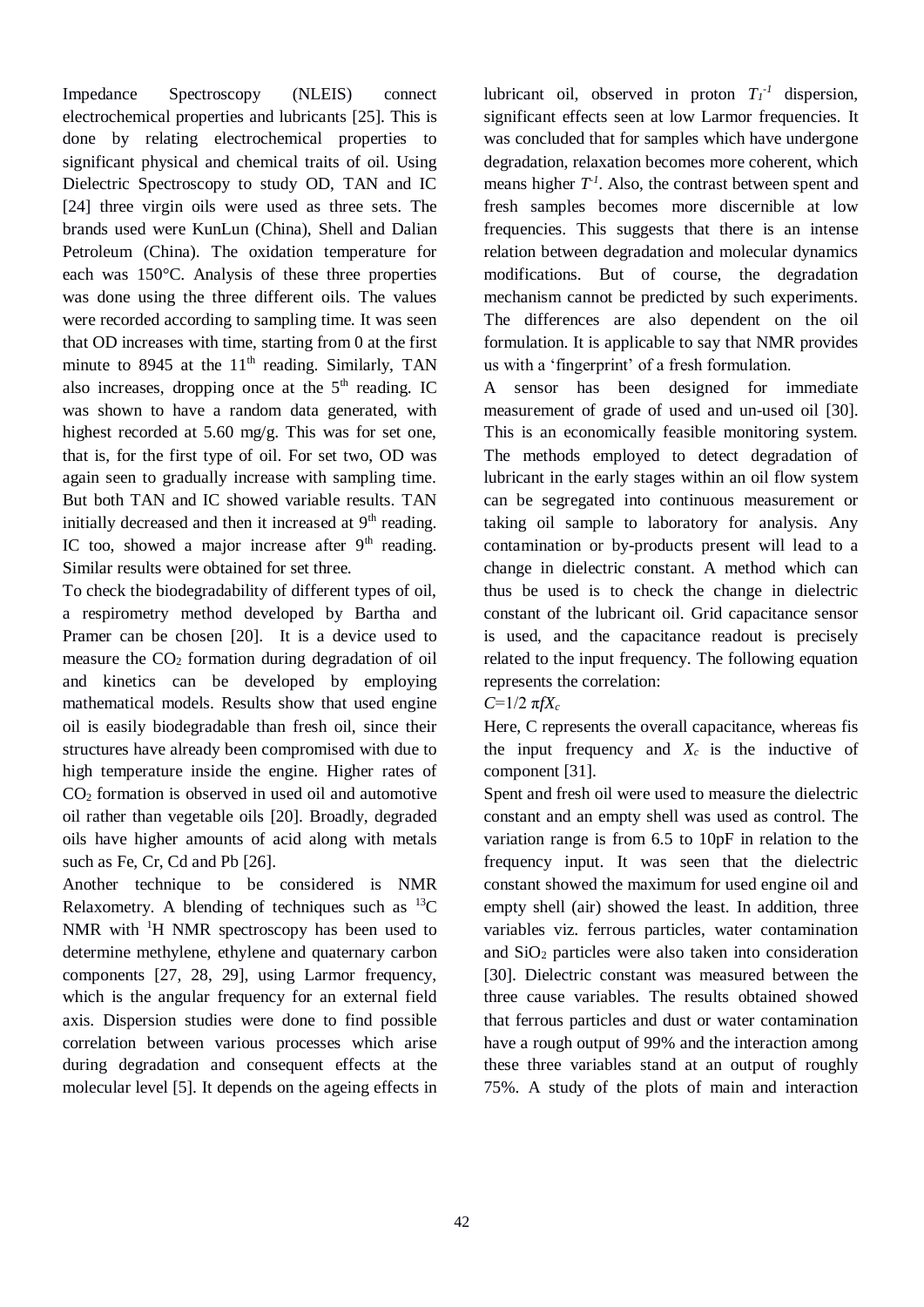effects gives us an idea of the considerable effect of water and dust contamination on sensor output. An extensive volume of work is required for assessment of factors such as metal particles, physical and chemical interactions. Spent lubricant oil from various stages of oil usage must be analyzed with the sensor, following which, it can be marketed.

# *A. CHEMICAL STRUCTURE AND LUBRICANT OIL STABILITY*

There is a direct correlation between the chemical structure of oil imparting stability to the oil, and the biodegradability as well as toxicity of the lubricant. In literature, the hydrolytically stable base oils are categorized as a) excellent b) very good c) good d) moderate e) poor [21]. Considering example of a Rolls-Royce 1006 test [32, 33] it demonstrates how the stability of polyesters are affected by processing. Data is available on hydraulic oils which have been environmentally modified [34]. Using American Society for Testing and Materials (ASTM) D2619 procedure, the hydrolytic stability of base oils can be examined. It depends on the constituents such as hydrocarbons, esters and polyalkylene glycols present [35]. Certain parameters also play an important role. The parameters determined are TAN, hydrolytic, polyolester oils and temperature related stability [21]. Standard criteria need to be established for phosphate ester hydraulic fluids [36] and acceptable limits specified by pressure reducing valves have been stipulated [37].

## IV. RHIZOSPHERE MICROFLORA IN LUBRICANT OIL BIODEGRADATION

While studying degradation effect of microbes on lubricant biodegradation occurs through small fraction of the dissolved compound during incubation period. This happens either by contact between cell and oil droplet contact or by oil phase solubilization [38].The effect of diesel and three types of lubricant oil was analyzed [39]. The study was performed on microbes in marine sediment in Antarctica. Different brands of were diesel used, viz. Special Antarctic Blend (SAB) and synthetic lubricant (Mobil 0W-40), a used form of the same lubricant and an unused equivalent Titan GT1. Using a ty6pe of gel electrophoresis, called DGGE (Denaturing Gradient Gel Electrophoresis), Most Probable Number (MPN) and Direct Microscope Count (DMC), the structure of microbial community was explored. Results showed minimum change in structure, but considerable differences in microbial community structure was observed after 5 weeks. It was seen that SAB and synthetic lubricants affected the sediment microbial communities to a greater extent. Considerable variation was not seen between control and unused biodegradable Titan GT1, which indicated that use of this type of oil could lower the hazard coupled with oil spills [39].

An argument can be presented in favor of phytoremediation over rhizoremediation. In phytoremediation, bacteria accumulate on the roots of the plants which already have indigenous bacterial population, and increase the bioremediation capacity [40] resulting in better soil quality, minimum harm to the surrounding environment and long-term beneficial effects. Oil spills in Huangpu-Yangtze River Estuary (HYRE) led to research on phytoremediation to solve the problem [41] and under the combined effect of plant and microbe a degradation rate in the range 28.28~52.94% was observed as opposed to only microbe degradation rate of 8.05~36.59%. But when phytoremediation is applied on a large-scale basis, many problems are encountered including limiting concentration of toxic elements which can be endured by the plants. Bioavailability is a very important factor when we talk about bioremediation. Also, contaminants are very often not bio-available and dissemination into the environment becomes a problem [42]. The answer can be found in usage of \contaminantt-specific, genetically engineered plants and also transforming the rhizosphere for boosting rhizodegradation [43, 44]. Studies have shown that various species of *Rhodococcus* and *Pseudomonas* identified by 16S rRNA gene sequencing, exhibit significant increase in number in plants grown in oilcontaminated soil [21]. Pure cultures of these bacteria were obtained, which demonstrated thriving growth on mineral media containing C9-C40 alkanes. Quantitative studies were also done which show degradation of crude oil to be about 20% -30%. Another feature of the cultures used was that they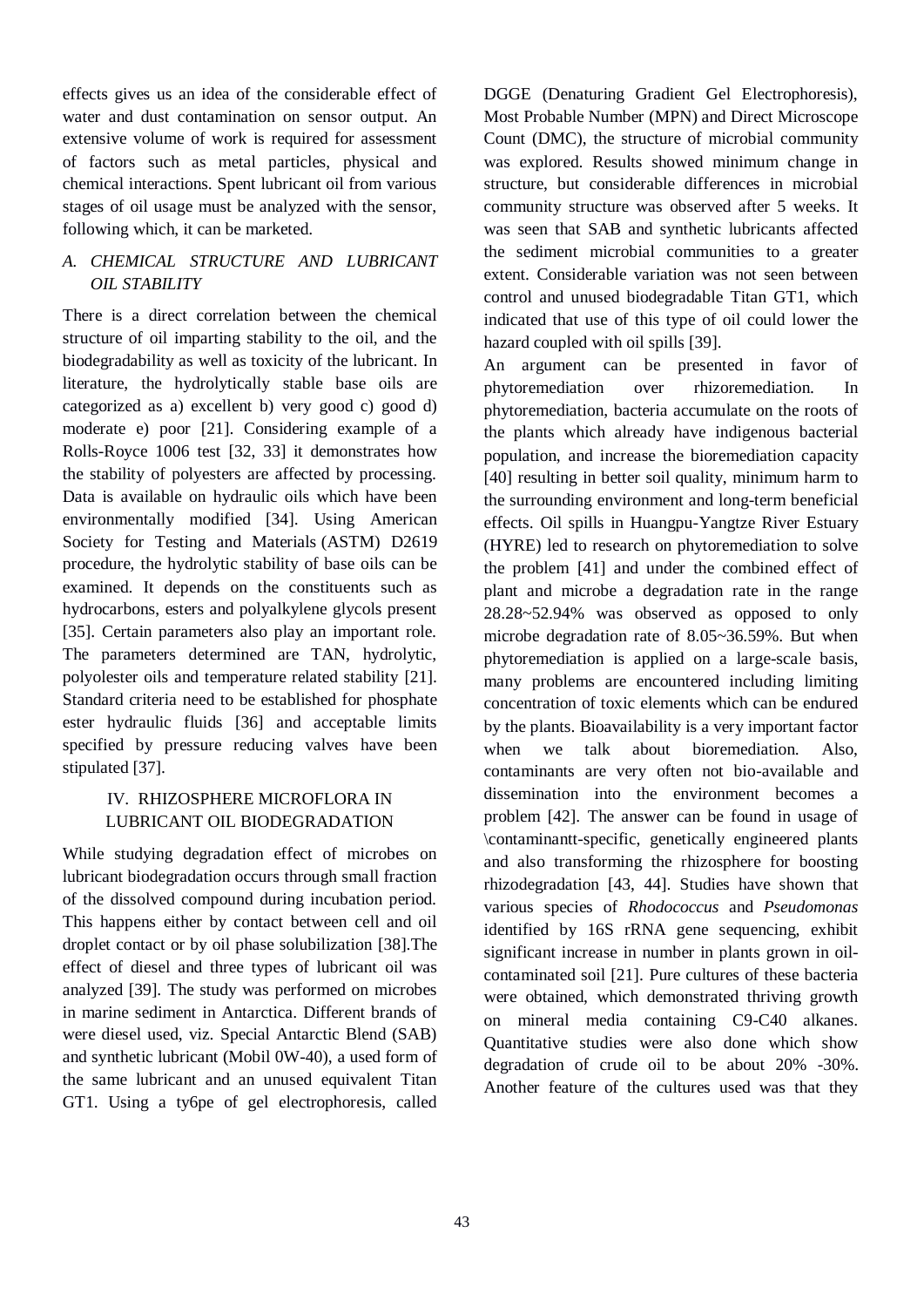were nitrogen fixers, hence self-sufficient for nitrogen supply.

# *A.DEGRADATION OF LUBRICANT OIL BY A MIXED BACTERIAL CONSORTIUM*

Biodegradation of lubricant oil in a bioreactor can be considered. This laboratory study was performed by using a biofilm carrier [45]. The consortium comprised of *Bacillus sp. Px2,Commaonas acidovoransPxl* and *Pseudomonas sp. Px3.* Lubricant oil degradation was from 99% to 97.2%. Total Dissolved Organic Carbon (TDOC) results showed that intermediates hardly accumulated. Scanning electron micrographsrevealed vigorous growth on bioreactor as biofilm which opens the benzene in initial stages [45]. Gradually all peaks radically reduced with increase in biomass and it was seen that n-alkane derivatives were better removed than branched alkane derivatives. This was supported by FT-IR analysis [46]. A combination of FT-IR spectroscopy and GC-MS and TDOC with removal of oil showed mixed consortia can break down benzene derivatives and aromatic organic compounds.

According to a study on car engine oil, both used and fresh oil were studied for biodeterioration potential of bacteria isolated from the engine [47]. The bacterial isolates were *Bacillus, Micrococcus, Corynebacterium, Serratia, Edwardsiella, Citrobacter, Pseudomonas,* and *Acinetobacter* species. Also, *Aspergillus, Cladosporium, Mucor, Cephalosporium, Penicillium* were the fungal genera isolated, along with *Saccharomyces*. Used oil was seen to provide a better substrate than unused oil, as one can predict. This is because used oil is already transformed into comparatively simpler compounds and easier for bacteria and fungi to utilise. These organisms were isolated from the car engine. Thus, studies can be done on such microbes from soil to enhance their degradation ability and use them abundantly for biodegradation of oil.

#### V. CONCLUSION

With the advent of revolution in use of vehicles worldwide, extensive research is being carried out to come up with environment friendly, biodegradable lubricants. The usage of lubricant oil cannot be

lowered below a certain point, hence the best solution is to use microbial consortia or manipulate microbial communities in order to reduce the content of hydrocarbons from mineral oil-based lubricants in the soil. Moreover, the study of persistence of lube oil breakdown products in the environment holds urgency. Toxicity and persistence cannot be correlated in this case. The adverse effects, as well as the extent to which it remains in the environment, especially soil, need to be investigated simultaneously. Degradation mechanisms need to be worked out, which will present us with a better and clearer picture of the intermediates formed and insights on ways to improvise biodegradation methods.

## VI. REFERENCES

- [1] *API's Engine Oil Guide,Engine Oil Licensing and Certification System.* (2006) Available: <http://www.api.org/>
- [2] Bartz W.J.,"Lubricants and environment",*Tribology International*, vol. 31(1-3), pp. 35-47,1998.
- [3] [Guerin, T.F.](http://www.ncbi.nlm.nih.gov/pubmed?term=%22Guerin%20TF%22%5BAuthor%5D),"Environmental liability and life-cycle management of used lubricating oils",*[Journal of](http://www.sciencedirect.com/science/journal/03043894)  [Hazardous Materials](http://www.sciencedirect.com/science/journal/03043894)*, vol. 30, pp. 256–264, 2008.
- [4] Beran, E.,"Experience with evaluating biodegradability of lubricating base oils",*Tribology International*, vol. 41(12), pp. 1212–1218 (2008).
- [5] Ballari, M.; Bonetto, F.; Anoardo, E.,["NMR](http://www.scirus.com/srsapp/sciruslink?src=iop&url=http%3A%2F%2Fdx.doi.org%2F10.1088%2F0022-3727%2F38%2F19%2F025)  [relaxometry analysis of lubricant oils degradation"](http://www.scirus.com/srsapp/sciruslink?src=iop&url=http%3A%2F%2Fdx.doi.org%2F10.1088%2F0022-3727%2F38%2F19%2F025), *Journal of Physics D: Applied Physics*, vol. 38(19), pp. 3746-3750, 2005.
- [6] Bartels et al.,"Lubricants and Lubrication",*Ullmann's Encyclopedia of Industrial*, Chemistry.Wiley online library, 2005 Available at [http://onlinelibrary.wiley.com](http://onlinelibrary.wiley.com/)
- [7] Corsico, G.; Mattei, L.; Roselli, A.; Gommellini, C.,"Poly(internal olefins), Synthetic Lubricants and High-performance Functional Fluids", Marcel Dekker, New York, USA, pp. 53-62,1999.
- [8] Schlosberg, R.H.; Chu, J.W.; Knudsen, G.A.; Suciu, E.N.; Aldrich, H.S.,"High stability esters for synthetic lubricant applications, Lubrication Engineering", *Society of Tribologists and Lubrication Engineers*, pp. 21-26, 2001.
- [9] Eisentraeger, A.; Schmidt, M.; Murrenhoff, H.; Dott, W.; Hahn, S., "Biodegradability testing of synthetic ester lubricants- effects of additives and usage", *Chemosphere*, vol. 48, pp. 89-96, 2002.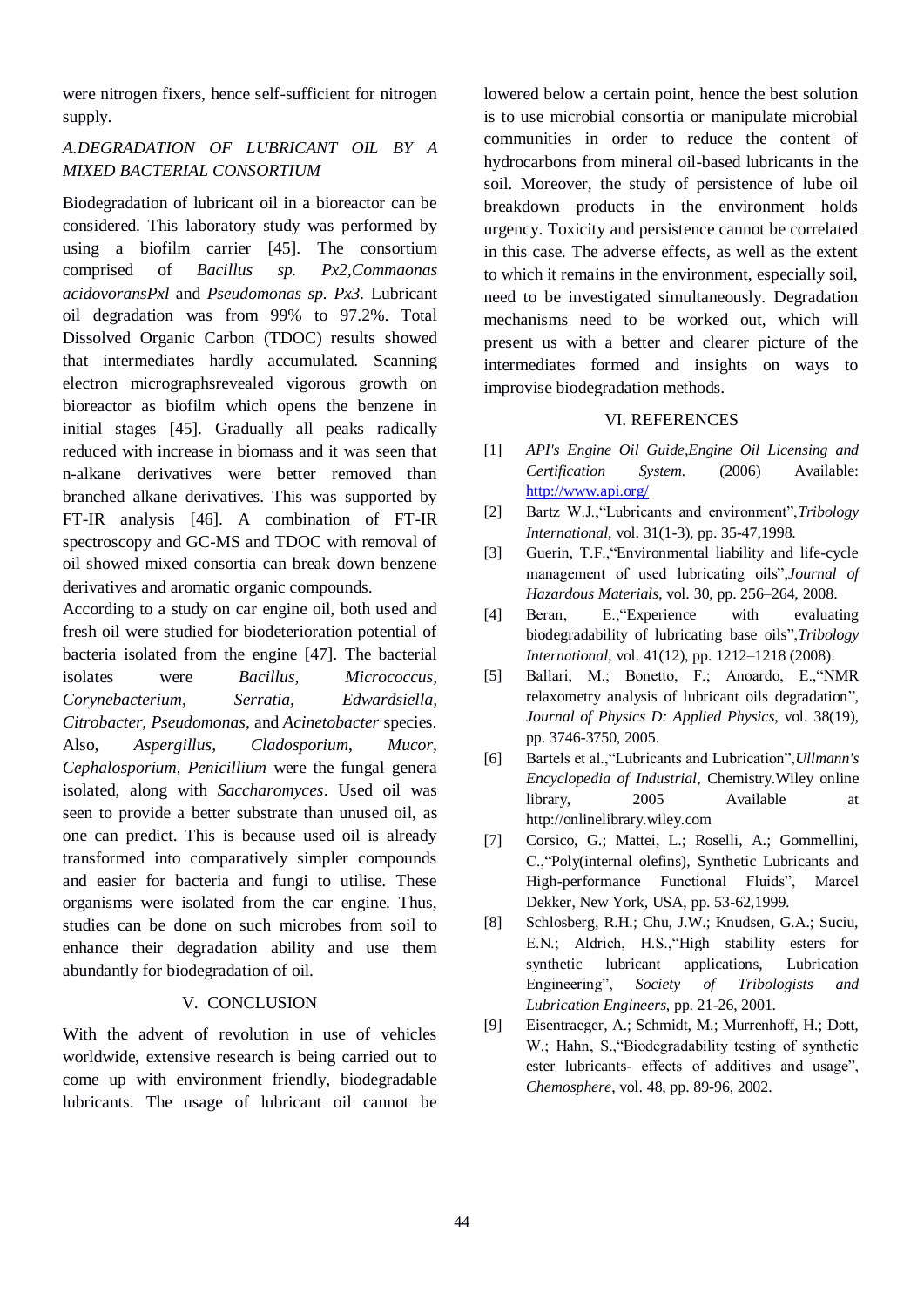- [10] (2010) Lubricant oil brands, Available: http://www.alibaba.com/showroom/lubricant-oilbrands.html/
- [11] *Nation Master Energy Statistics.: Per capita energy oil consumption*, (2003-2011) Available[:http://www.nationmaster.com/graph/ene\\_o](http://www.nationmaster.com/graph/ene_oil_con_percap-energy-oil-consumption-per-capita) [il\\_con\\_percap-energy-oil-consumption-per-capita.](http://www.nationmaster.com/graph/ene_oil_con_percap-energy-oil-consumption-per-capita)
- [12] Find Outer India, *Indian Lubricant oil brands*, (2010) Available: http://www.findouter.com/Asia/India/Business\_and\_ Economy/Industries/Lubricants/
- [13] Chauhan A.K.: Varma A., ["Microbes: Health](http://books.google.co.in/books?id=YJMa-s6kIwwC&pg=PA174&dq=Microbial+Health+of+the+Rhizosphere+2006&hl=en&sa=X&ei=SFblT7HiMcLSrQfmgsGOCQ&ved=0CD0Q6AEwAQ) and [Environment"](http://books.google.co.in/books?id=YJMa-s6kIwwC&pg=PA174&dq=Microbial+Health+of+the+Rhizosphere+2006&hl=en&sa=X&ei=SFblT7HiMcLSrQfmgsGOCQ&ved=0CD0Q6AEwAQ), IK International Pvt. Ltd.,India, pp.174, 2006
- [14] Stempfel, E.M.; Hostettler, H.; Gasser, H., " Practical experience with highly biodegradable lubricants, especially hydraulic oils and lubricating greases", *NLGI Spokesman*, vol. 62(1), pp. 8–23, 1998.
- [15] Bartz, W.J.,"Ecotribology: environmentally acceptable tribological practices", *Tribology International*, vol. 39(8), pp. 728-733, 2006.
- [16] Sims, G. K.; Dunigan, E. P., "Diurnal and seasonal variations in nitrogenase activity (C2H2 reduction) of rice roots",*Soil Biology and Biochemistry*, vol. 16, pp. 15-18, 1984.
- [17] Hiltner, L.: Über neuere Erfahrungen and Probleme auf dem Gebiete der Bodenbakteriologie unter besonderer Berücksichtigung der Gründüngung und Brache. *Arbeiten der Deutschen Landwirtschaftlichen Gesellschaft*, vol. 98, pp. 59-78 (1904).
- [18] Hinsinger, P.,"How do plant roots acquire mineral nutrients? Chemical processes involved in the rhizosphere", *Adv. Agron*., vol. 64, pp. 225-303, 1998.
- [19] Nunes, da Rocha; Ulisses; Van Overbeek; Leo; Van Elsas; Jan Dirk.,["Exploration of hitherto-uncultured](http://www.scirus.com/srsapp/sciruslink?src=blackwell&url=http%3A%2F%2Fdx.doi.org%2F10.1111%2Fj.1574-6941.2009.00702.x)  [bacteria from the rhizosphere"](http://www.scirus.com/srsapp/sciruslink?src=blackwell&url=http%3A%2F%2Fdx.doi.org%2F10.1111%2Fj.1574-6941.2009.00702.x),*FEMS Microbiology Ecology*, vol. 69(3), pp. 313-328, 2009.
- [20] Montagnolli; Lopes; Bidoia; Ederio, D.,"Applied models to biodegradation kinetics of lubricant and vegetable oils in wastewater", *International Biodeterioration & Biodegradation*, vol. 63, pp. 297- 305, 2009.
- [21] Beran, E.,"Effect of chemical structure on the hydrolytic stability of lubricating base oils,"*Tribology International*, vol. 43(12), pp. 2372- 2377, 2010.
- [22] Henderson, H.E.; Fefer, M.; Legzdins, A.,"Am. Chem. Soc., Div".,*Pet. Chem*., vol. 44, pp. 284, 1999.
- [23] Sharma, B.K.; Stipanovic, A.J., *Thermochim Acta*, vol. 402, pp. 1, 2003.
- [24] Guan, L.; Feng, X.L.; Xiong, G.; Xie, J.A.,"Application of dielectric spectroscopy for engine lubricating oil degradation monitoring",*Sensors and Actuators A: Physical*, vol. 168 (1), pp. 22-29, 2011.
- [25] Lvovich, V.F.; Smiechowski, M.F., "Non-linear impedance analysis of industrial lubricants", *Electrochim*, vol. 53, pp. 7375-7385, 2006.
- [26] Al-Ghouti; Mohammad, A; Al-Atoum, Lina,"Virgin and recycled engine oil differentiation: a spectroscopic study", *Journal of Environmental Management*, vol. 90 (1), pp. 187-195, 2007.
- [27] Basu, B.; Singh, M.P.; Kapur, J.S.; Ali N.; Saatry, M.I.S.; Jain, S.K.; Srivastava, S.P.; Bhatnagar, A.K., "NMR Relaxometry Analysis of Lubricant Oil Degradation",*Tribol. Int*., vol. 31(4), pp. 159, 1998.
- [28] Owrang, F.; Mattsson, H.; Olsson, J.; Pederson J.,"Investigation of oxidation of a mineral and a synthetic engine oil", *Thermochim. Acta*, vol. 413(1- 2), pp. 241-248,2004.
- [29] Santos, J.C.O.; Santos, I.M.G.; Souza, A.G.; Sobrinho, E.V.; Fernandes, U.J.; Silva, A.J.N.,"Thermoanalytical and rheological characterization of automotive mineral lubricants after thermal degradation",*Fuel*, vol. 83, pp. 2393, 2004.
- [30] Raadnui; Surapol; Kleesuwan; Srawut.,["Low-cost](http://www.scirus.com/srsapp/sciruslink?src=sd&url=http%3A%2F%2Fwww.sciencedirect.com%2Fscience%3F_ob%3DGatewayURL%26_origin%3DScienceSearch%26_method%3DcitationSearch%26_piikey%3DS0043164804004235%26_version%3D1%26_returnURL%3Dhttp%253A%252F%252Fwww.scirus.com%252Fsrsapp%252Fsearch%253Fq%253DLow-cost%252Bcondition%252Bmonitoring%252Bsensor%252Bfor%252Bused%252Boil%252Banalysis%2526t%253Dall%2526sort%253D0%2526drill%253Dyes%26md5%3D7e2358c1da850817d0f21a51703cdaf8)  [condition monitoring sensor for used oil analysis"](http://www.scirus.com/srsapp/sciruslink?src=sd&url=http%3A%2F%2Fwww.sciencedirect.com%2Fscience%3F_ob%3DGatewayURL%26_origin%3DScienceSearch%26_method%3DcitationSearch%26_piikey%3DS0043164804004235%26_version%3D1%26_returnURL%3Dhttp%253A%252F%252Fwww.scirus.com%252Fsrsapp%252Fsearch%253Fq%253DLow-cost%252Bcondition%252Bmonitoring%252Bsensor%252Bfor%252Bused%252Boil%252Banalysis%2526t%253Dall%2526sort%253D0%2526drill%253Dyes%26md5%3D7e2358c1da850817d0f21a51703cdaf8), *Wear*, vol. 259(7-12), pp. 1502-1506, 2004.
- [31] *Fluke.: Programmable Automatic RCL Meter PM6304 User Manual*, Serial no. 482287210162, Rev. 2, 02/99, 1995.
- [32] Van der Vaal, G., "The relationship between the chemical structure of ester base fluids and their influence on elastomer seal, and wear charactereistics", *J Synth Lubr*., vol. 1(4), pp. 280- 301, 1985.
- [33] Wilson, B., The relationship between the chemical structure of ester base fluids and their influence on elastomer seal, and wear characteristics", *J. Synth. Lubr*., vol. 1(14), pp. 280-301, 1998.
- [34] Kassfeldt, E.; Dave, G., "Environmentally adapted hydraulic oils", *Wear*, vol. 207, pp. 41-45, 1997.
- [35] *ASTM D2619-09. 1996-2013 Standard test method for hydrolytic stability of hydraulic fluids, Beverage*